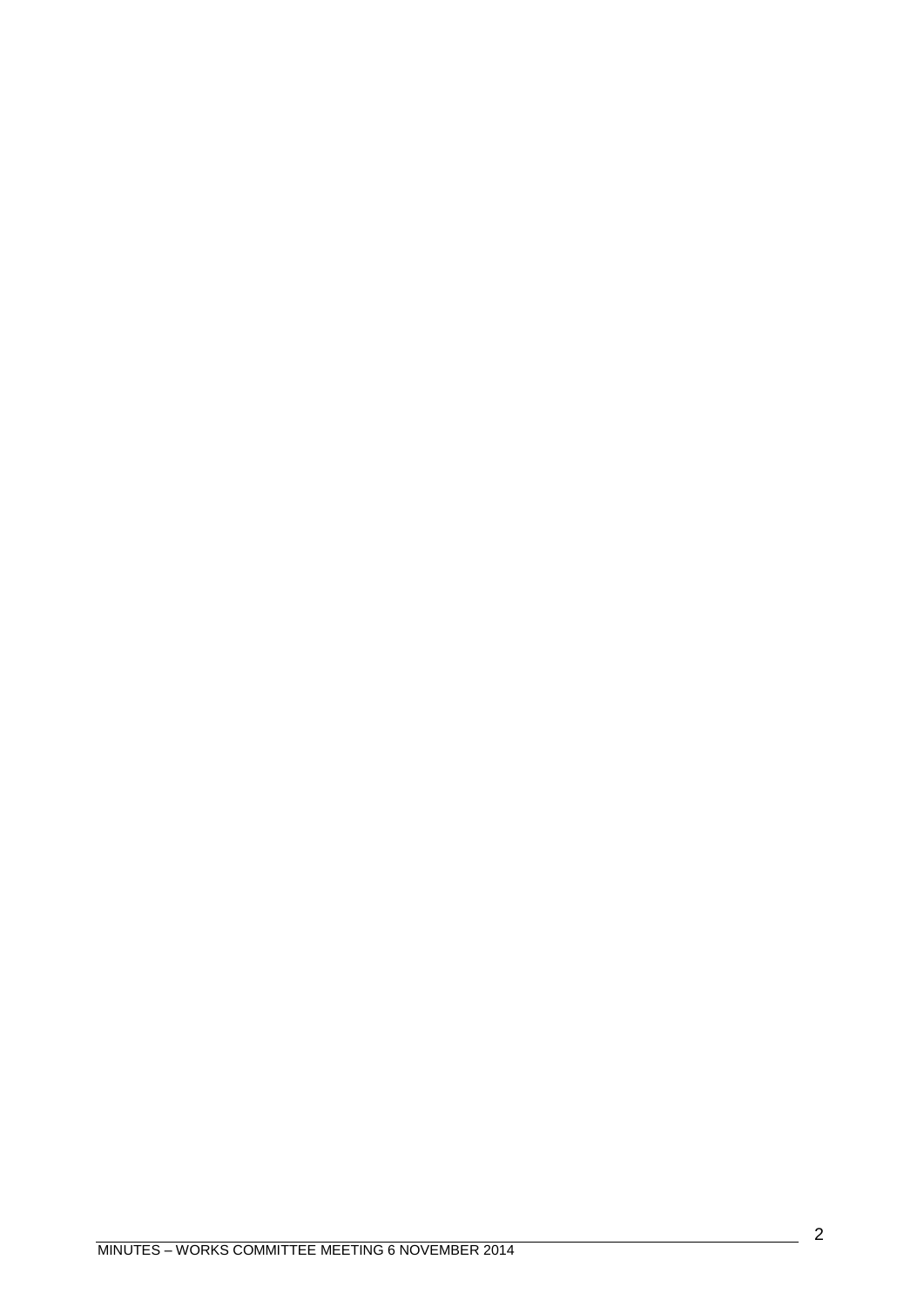#### **Table of Contents**

|     | 1.1 |                                                         |  |
|-----|-----|---------------------------------------------------------|--|
|     | 1.2 |                                                         |  |
|     | 1.3 |                                                         |  |
|     | 1.4 |                                                         |  |
|     | 1.5 |                                                         |  |
|     |     |                                                         |  |
|     |     |                                                         |  |
| 2.  |     |                                                         |  |
| 2.1 |     |                                                         |  |
|     | 2.2 |                                                         |  |
|     | 2.3 |                                                         |  |
|     | 2.4 |                                                         |  |
|     | 2.5 |                                                         |  |
|     |     |                                                         |  |
| 3.  |     | RESPONSE TO PREVIOUS PUBLIC QUESTIONS TAKEN ON NOTICE 5 |  |
| 4.  |     |                                                         |  |
|     | 4.1 |                                                         |  |
|     | 4.2 |                                                         |  |
|     |     |                                                         |  |
| 5.  |     |                                                         |  |
|     |     |                                                         |  |
| 6.  |     |                                                         |  |
|     |     |                                                         |  |
| 7.  |     |                                                         |  |
|     |     |                                                         |  |
| 8.  |     | ANNOUNCEMENTS BY PRESIDING MEMBER WITHOUT DISCUSSION6   |  |
| 9.  |     |                                                         |  |
|     | 9.1 |                                                         |  |
|     | 9.2 |                                                         |  |
|     | 9.3 |                                                         |  |
|     | 9.4 |                                                         |  |
|     |     |                                                         |  |
|     |     |                                                         |  |
|     |     |                                                         |  |
|     |     |                                                         |  |
|     |     |                                                         |  |
|     |     |                                                         |  |
|     |     |                                                         |  |

 $\mathbb{R}^2$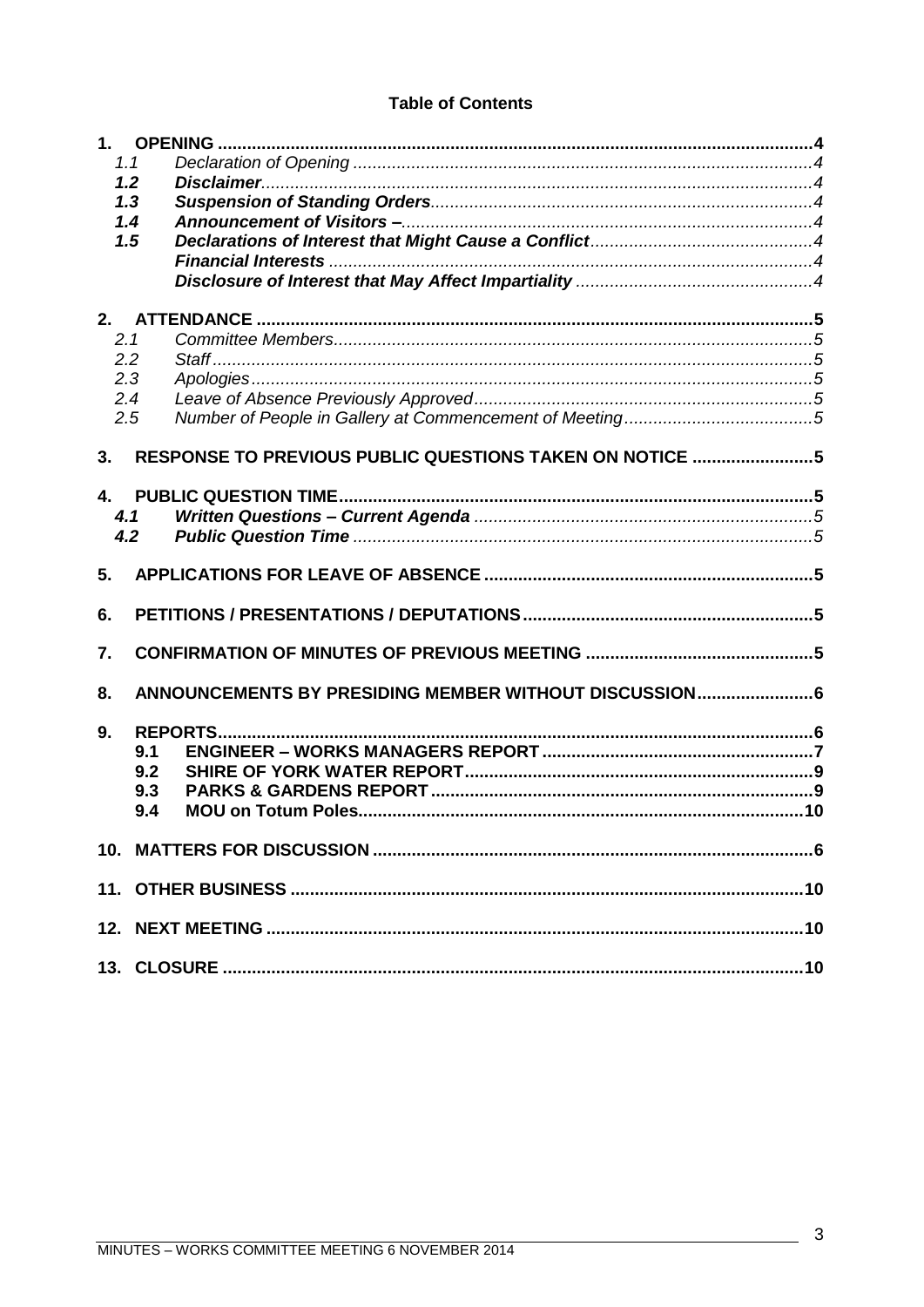

#### SHIRE OF YORK

#### THE WORKS COMMITTEE MEETING OF THE COUNCIL HELD ON THURSDAY, 6 NOVEMBER, 2014, COMMENCING AT 5.04PM IN COUNCIL CHAMBERS, YORK TOWN HALL, YORK

The York Shire Council acknowledges the traditional owners of the land on which this meeting will be held.

#### <span id="page-3-0"></span>**1. OPENING**

#### <span id="page-3-1"></span>1.1 Declaration of Opening *Cr Matthew Reid, Shire President, declared the meeting open at 5.04pm.*

#### <span id="page-3-2"></span>**1.2 Disclaimer**

The Committee Chairperson advised the following:

*"I wish to draw attention to the Disclaimer Notice contained within the agenda document and advise members of the public that any decisions made at the meeting today, can be revoked, pursuant to the Local Government Act 1995.* 

*Therefore members of the public should not rely on any decisions until formal notification in writing by Council has been received. Any plans or documents in agendas and minutes may be subject to copyright. The express permission of the copyright owner must be obtained before copying any copyright material."*

- <span id="page-3-3"></span>**1.3 Suspension of Standing Orders** *Not Put*
- <span id="page-3-4"></span>**1.4 Announcement of Visitors –** *Nil*

#### <span id="page-3-6"></span><span id="page-3-5"></span>**1.5 Declarations of Interest that Might Cause a Conflict**

*Councillors/Staff are reminded of the requirements of s5.65 of the Local Government Act 1995, to disclose any interest during the meeting when the matter is discussed and also of the requirement to disclose an interest affecting impartiality under the Shire of York's Code of Conduct.*

**Financial Interests**

*Nil*

<span id="page-3-7"></span>**Disclosure of Interest that May Affect Impartiality** *Nil*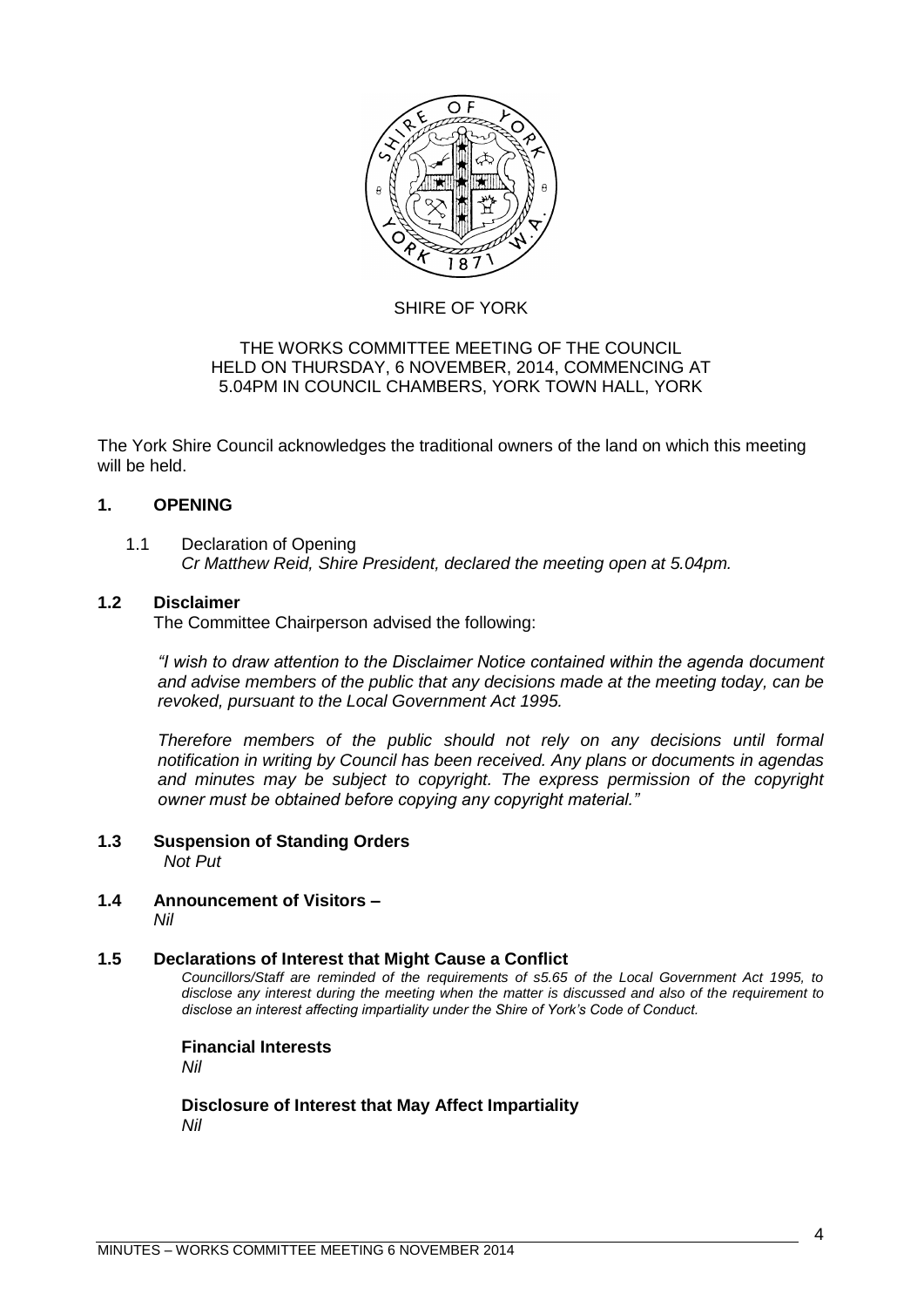#### <span id="page-4-0"></span>**2. ATTENDANCE**

<span id="page-4-1"></span>2.1 Committee Members *Cr Matthew Reid (Chair); Cr David Wallace; Cr Tony Boyle (entered the meeting at 5.10pm); Mike Gill; Ron MacKay; Ian Crombie; Don Randell*

#### <span id="page-4-2"></span>2.2 Staff *Gail Maziuk, Human Resources/Compliance; Helen D'Arcy-Walker, Executive Support Officer*

- <span id="page-4-3"></span>2.3 Apologies *Michael Keeble, Chief Executive Officer; Keith Dickerson, Works Manager*
- <span id="page-4-4"></span>2.4 Leave of Absence Previously Approved *Nil*
- <span id="page-4-5"></span>2.5 Number of People in Gallery at Commencement of Meeting There were no people in the Gallery at the commencement of the meeting.
- <span id="page-4-6"></span>**3. RESPONSE TO PREVIOUS PUBLIC QUESTIONS TAKEN ON NOTICE** *Nil*

#### <span id="page-4-7"></span>**4. PUBLIC QUESTION TIME**

<span id="page-4-8"></span>**4.1 Written Questions – Current Agenda** *Nil*

#### <span id="page-4-9"></span>**4.2 Public Question Time**

*Public Question Time Opened at 5.05pm and Closed at 5.05pm as there were no members of the public in the gallery*

- <span id="page-4-10"></span>**5. APPLICATIONS FOR LEAVE OF ABSENCE**  *Nil*
- <span id="page-4-11"></span>**6. PETITIONS / PRESENTATIONS / DEPUTATIONS** *Nil*

#### <span id="page-4-12"></span>**7. CONFIRMATION OF MINUTES OF PREVIOUS MEETING**

Minutes of the Works Committee Meeting held October 2, 2014

Corrections – Mike Gill requested letter to be included in the Appendix from his presentation at the October 2014 Works Committee meeting.

Confirmation

#### **RESOLUTION WC 011114**

Moved: Mike Gill **Seconded: Ron MacKay** 

*"That the minutes of the Works Committee Meeting held October 2, 2014 to be confirmed, with the above correction, as a correct record of proceedings.*

*CARRIED: 6/0*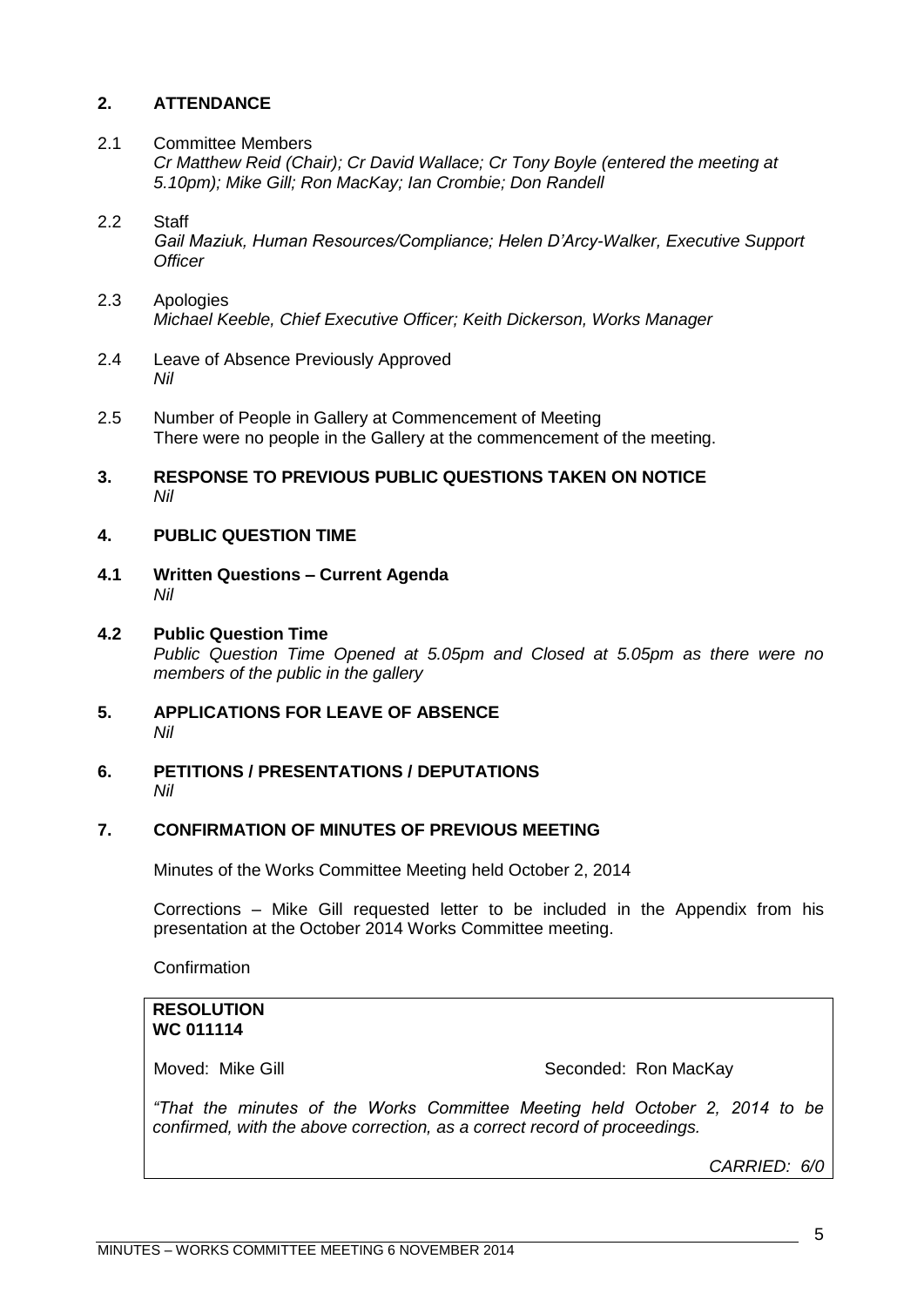- <span id="page-5-0"></span>**8. ANNOUNCEMENTS BY PRESIDING MEMBER WITHOUT DISCUSSION**
- <span id="page-5-1"></span>**9. REPORTS**
- <span id="page-5-2"></span>**10. MATTERS FOR DISCUSSION**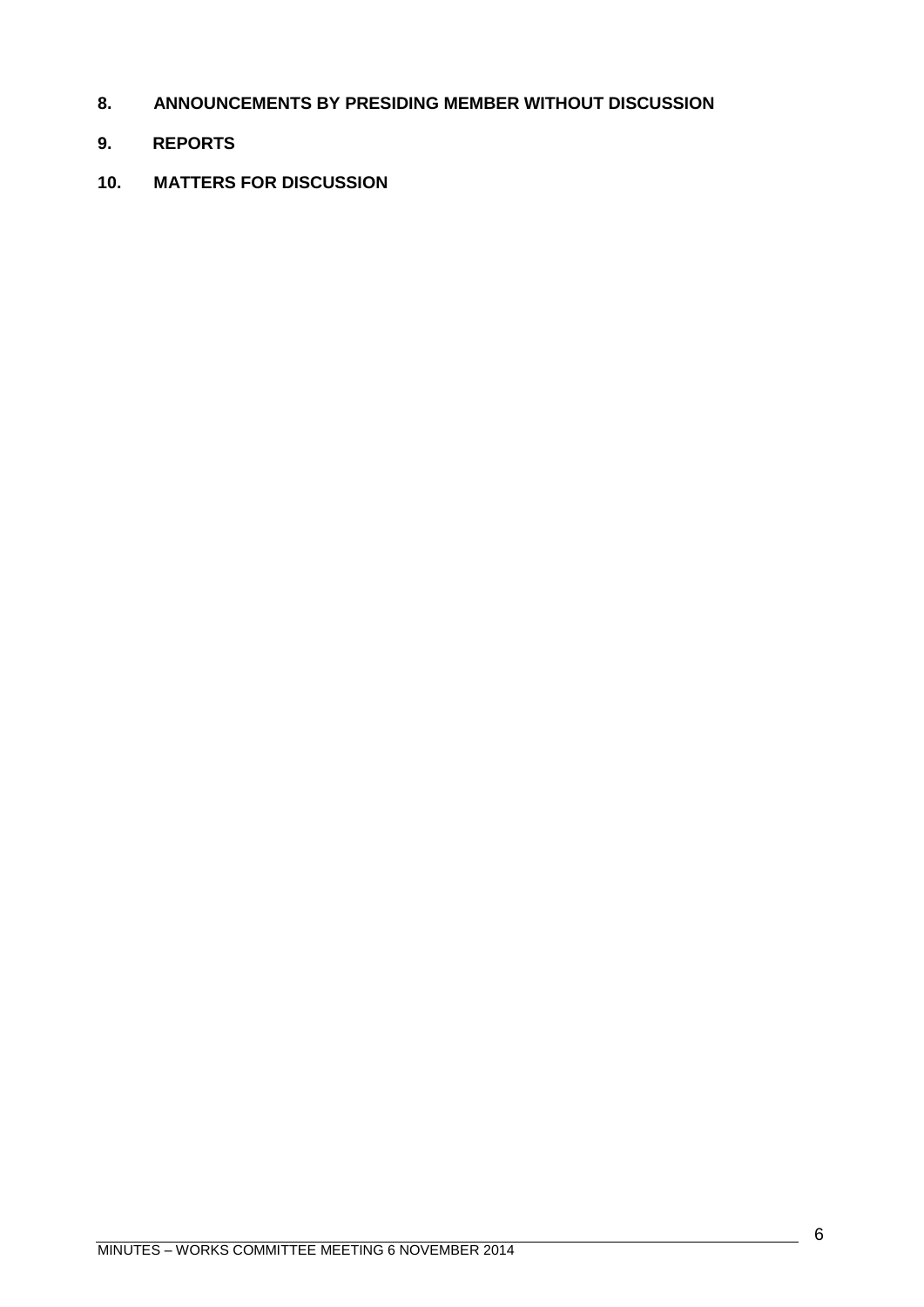#### **9. EXECUTIVE MANAGEMENT REPORTS**

#### <span id="page-6-0"></span>**9.1 ENGINEER – WORKS MANAGERS REPORT**

| <b>FILE NO:</b>          | OR.MTG.5                                              |  |  |
|--------------------------|-------------------------------------------------------|--|--|
| <b>COUNCIL DATE:</b>     | 6th November 2014                                     |  |  |
| <b>REPORT DATE:</b>      | 31 <sup>st</sup> October 2014                         |  |  |
| <b>SENIOR OFFICER:</b>   | Keith Dickerson, Consulting Works Manager             |  |  |
| <b>AUTHOR:</b>           | <b>Works Administrator, Leonie Kempin</b>             |  |  |
| <b>APPENDICES:</b>       | 1 - Vehicle Hours/kms Report July 2014                |  |  |
|                          | 2 - Grading, Construction & Rural Rd Works            |  |  |
|                          | 3 - Town Works                                        |  |  |
|                          | 4 - Potholes, Guide Posts & Signs                     |  |  |
|                          | 5 - Private Works                                     |  |  |
|                          | 6 - Plant Maint / Servicing - October 2014            |  |  |
|                          | 7 - Plant Maint / Servicing - July 2012 to current    |  |  |
| <b>DOCUMENTS TABLED:</b> | <b>MOU - Relocation &amp; Maintenance of York DHS</b> |  |  |
|                          | <b>Totem Poles</b>                                    |  |  |
|                          |                                                       |  |  |

**REPORT APPROVED BY THE CEO:** Michael Keeble

*Cr Boyle entered the meeting at 5.10pm*

#### **RESOLUTION WC 021114**

Moved: Mike Gill **Seconded: Ron MacKay** 

*"The Committee Recommends to Council:*

*To receive and note the September and October 2014 report prepared by the Consulting Works Manager."*

*Carried: 7/0*

#### **NEW MOTION**

**RESOLUTION WC 031114**

Moved: Mr Gill Seconded: Cr Boyle

*"The Committee Recommends to Council:*

*Prior to resealing of Goldfields & Quellington Roads that these sections of roads are to be checked for excess gravel in the drains and any excess gravel to be removed to clear drains and reused. To avoid damage to the new seal."*

*CARRIED: 7/0*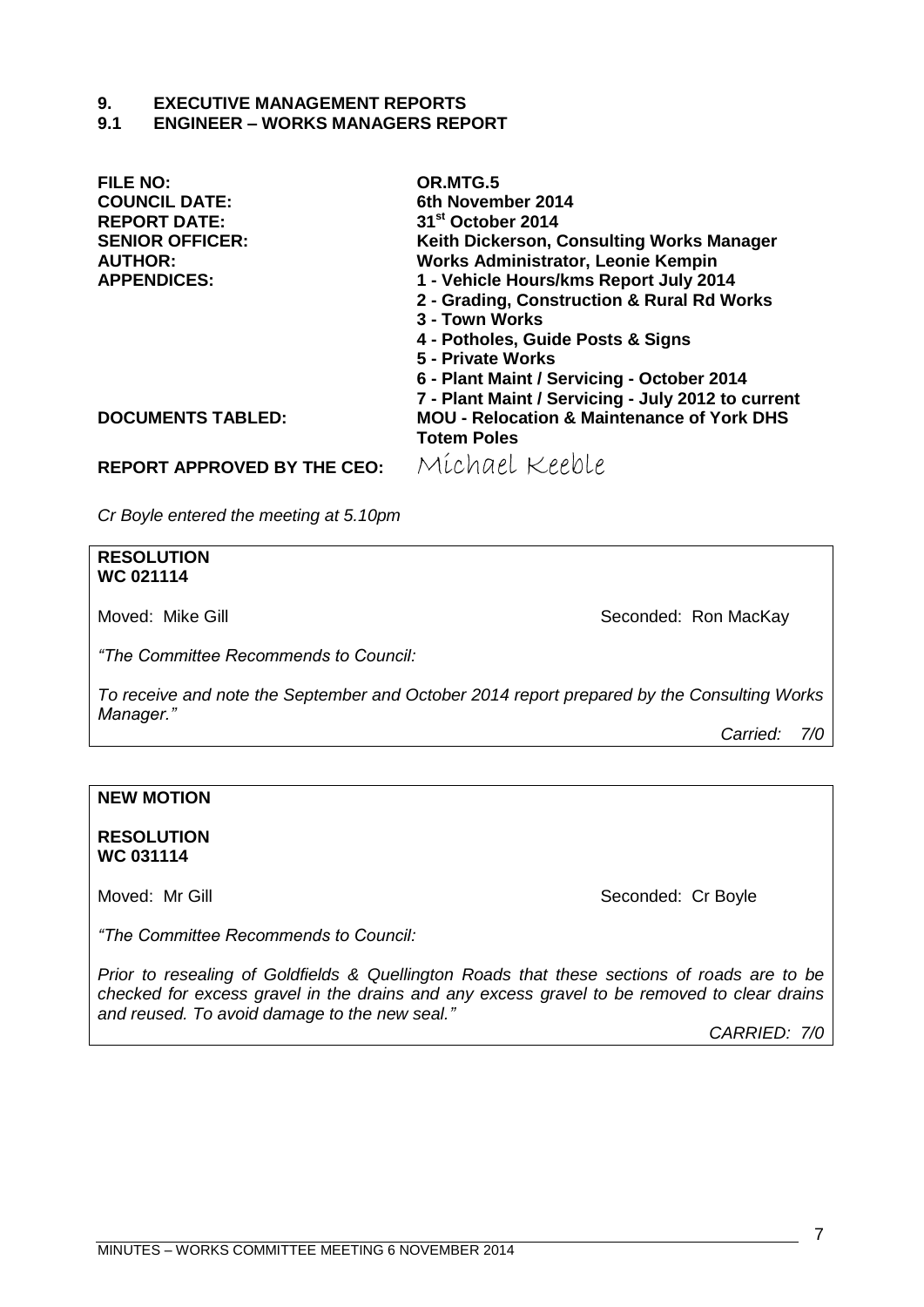#### **NEW MOTION**

**RESOLUTION WC 041114**

Moved: Mr Randell **Seconded: Cr Wallace** Seconded: Cr Wallace

*"The Committee Recommends to Council:*

*That they develop a policy that requires all sub-contractors engaged by the Shire of York be required to carry out safety inductions and plant inspections in accordance with the relevant OH&S Act."*

*CARRIED: 7/0*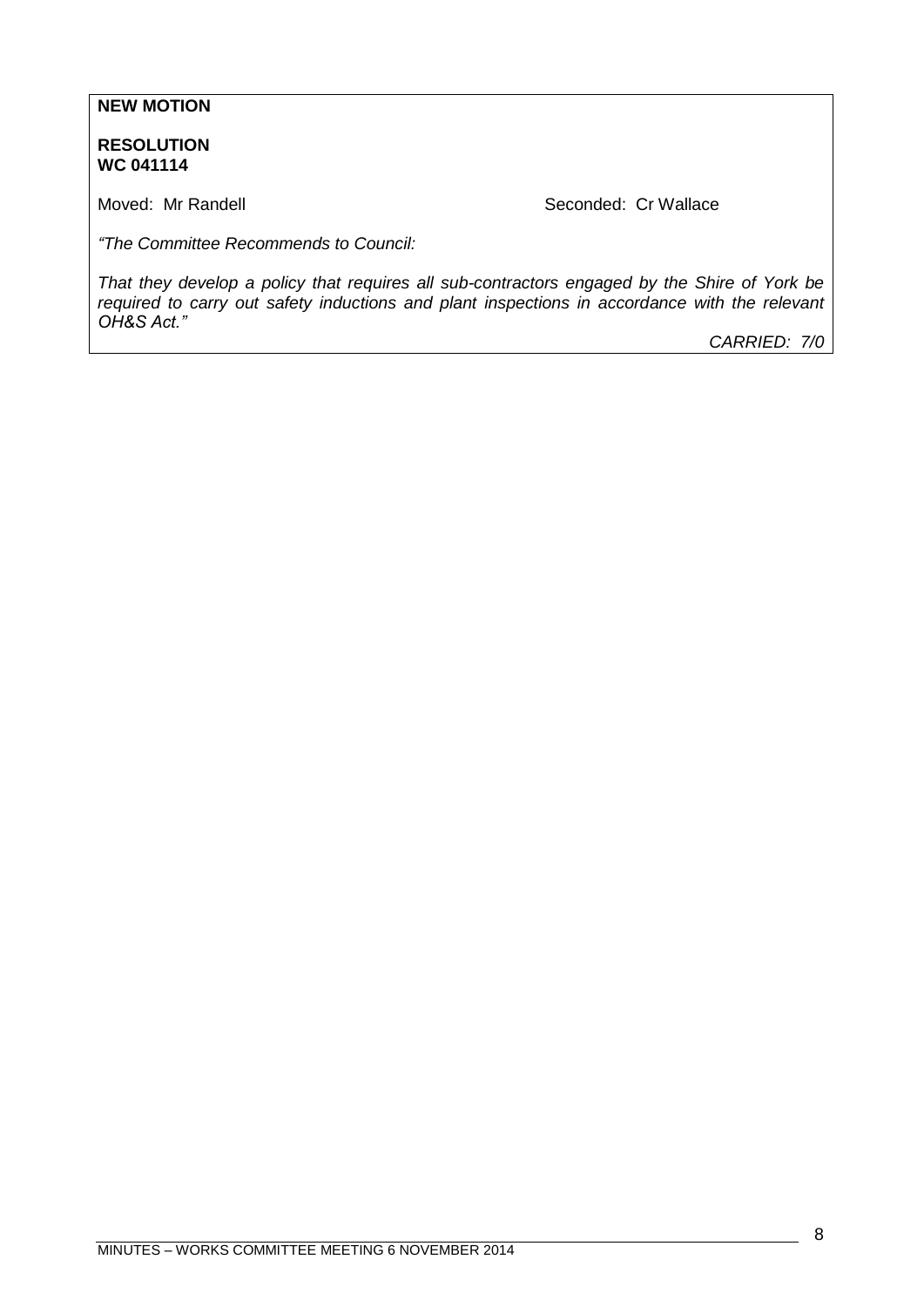## *required to achieve industry best practice and present the list to the Works Committee."*

"*The Committee Recommends to Council that Council:*

#### <span id="page-8-0"></span>**9.2 SHIRE OF YORK WATER REPORT**

Report was tabled by Ian Crombie Appendices Attached

#### **NEW MOTION**

**RESOLUTION WC 051114**

Moved: Mr Crombie **Seconded: Cr Wallace** Seconded: Cr Wallace

*"The Committee Resolves:*

*To revisit the watering of trees in Avon Terrace by automated process at the March 2015 Works* 

*Advisory Committee meeting. CARRIED 7/0*

#### <span id="page-8-1"></span>**9.3 PARKS & GARDENS REPORT**

Report was tabled by Ian Crombie Appendices Attached

#### **NEW MOTION**

**RESOLUTION WC 061114**

Moved: Mr Crombie **Seconded: Mr Randell** Moved: Mr Randell

"*The Committee Recommends To Council That Council:*

*Approach the operators of the York monthly markets to relocate to Avon Terrace between South Street and Macartney Streets."*

*CARRIED: 7/0*

*Cr Boyle left meeting at 6.30pm and returned to meeting at 6.33pm.*

Discussion took place regarding pruning of trees on Spencers Brook Road. A photograph was tabled and is attached.

*Engage with Mr Ron MacKay of the Works Committee on a voluntary basis to research the Shire of Yorks road maintenance manual requirements and develop a list of the documentation* 

#### **NEW MOTION**

**RESOLUTION WC 071114**

Moved: Mr MacKay Seconded: Mr Crombie

*CARRIED: 7/0*